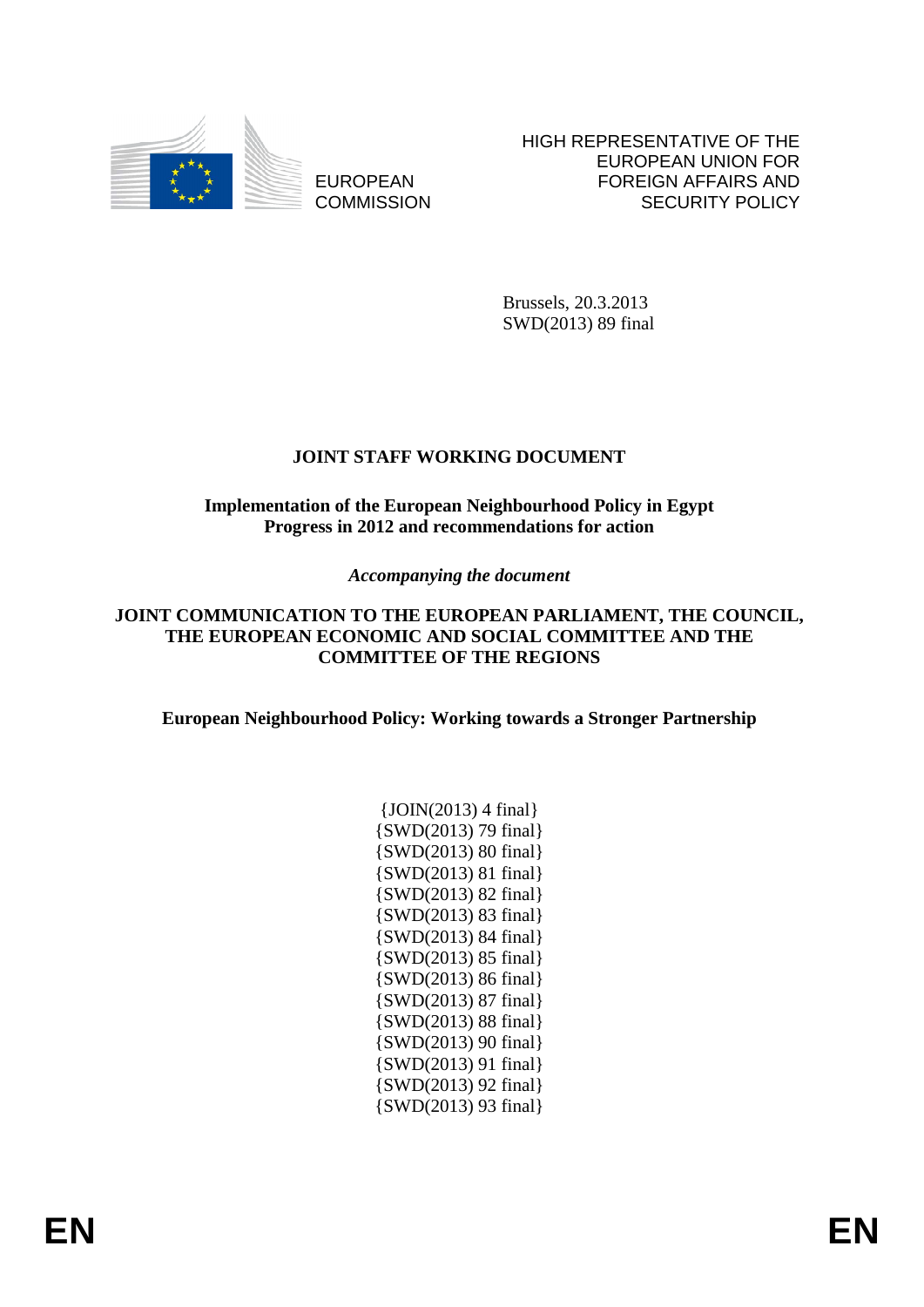#### **1. OVERALL ASSESSMENT AND RECOMMENDATIONS**

This document reports on progress made on the implementation of the EU-Egypt European Neighbourhood Policy (ENP) Action Plan between 1 January and 31 December 2012, although developments outside this period are also taken into consideration when deemed relevant. It is not a general review of the political and economic situation in Egypt. For information on regional and multilateral sector processes readers should also refer to the Partnership for Democracy and Shared Prosperity progress report.

In 2012, the EU-Egypt dialogue resumed at the highest level. President Morsi visited Brussels on 13 September and met President Barroso. The High Representative for Foreign **Affairs** and Security Policy/Commission Vice President, (HR/VP) Catherine Ashton chaired the EU-Egypt Task Force in Cairo on 13-14 November - an event which convened top business leaders, ministers and civil society. The President of the European Council Van Rompuy paid a visit to Egypt on 13 January 2013. Formal dialogue under the ENP, which had been suspended since January 2011, resumed in February 2013, through an Association Committee.

During 2012, Egypt continued its democratic transition to which the Egyptian authorities had committed following the democratic revolution in January 2011 and the subsequent ousting of ex-President Mubarak. In this process of transition several significant milestones were achieved, in particular the orderly organisation of elections the end of the state of emergency and the smooth transition from military to civilian rule. However, there have also been some serious set-backs, such as the dissolution of the People's Assembly and the lack of progress on human rights. President Morsi's constitutional declaration of 22 November giving him near absolute power, the rushed adoption of a draft Constitution by the Constituent Assembly, the abrupt interruption of the dialogue on its provisions, and the President's subsequent call for a constitutional referendum have pitched the nation into a deeply divisive political crisis between supporters of the President, on the one hand and the secular liberal opposition, mainly represented by the National Salvation Front on the other.

In late 2011 and early 2012, Egypt held parliamentary elections under full judicial supervision, in a peaceful and transparent environment. The elections gave the Islamist parties a strong lead in the parliament. The next step was to establish a Constituent Assembly to draft the new Constitution.

Presidential elections were held in May, with run-offs in June, in a highly charged and polarised political climate. Observers concluded that the elections were largely free and once again no systematic attempts were made to fix the results. The turn out was 51%. Mohamed Morsi from the Muslim Brotherhood/Freedom and Justice Party defeated Ahmed Shafiq, the former Prime Minister under Mubarak, by a small margin.

Just days before the Presidential run-offs, the Constitutional Court ruled that parts of the parliamentary election law were unconstitutional. This led the military transitional regime to dissolve the parliamentary lower house, the People's Assembly, on 17 June.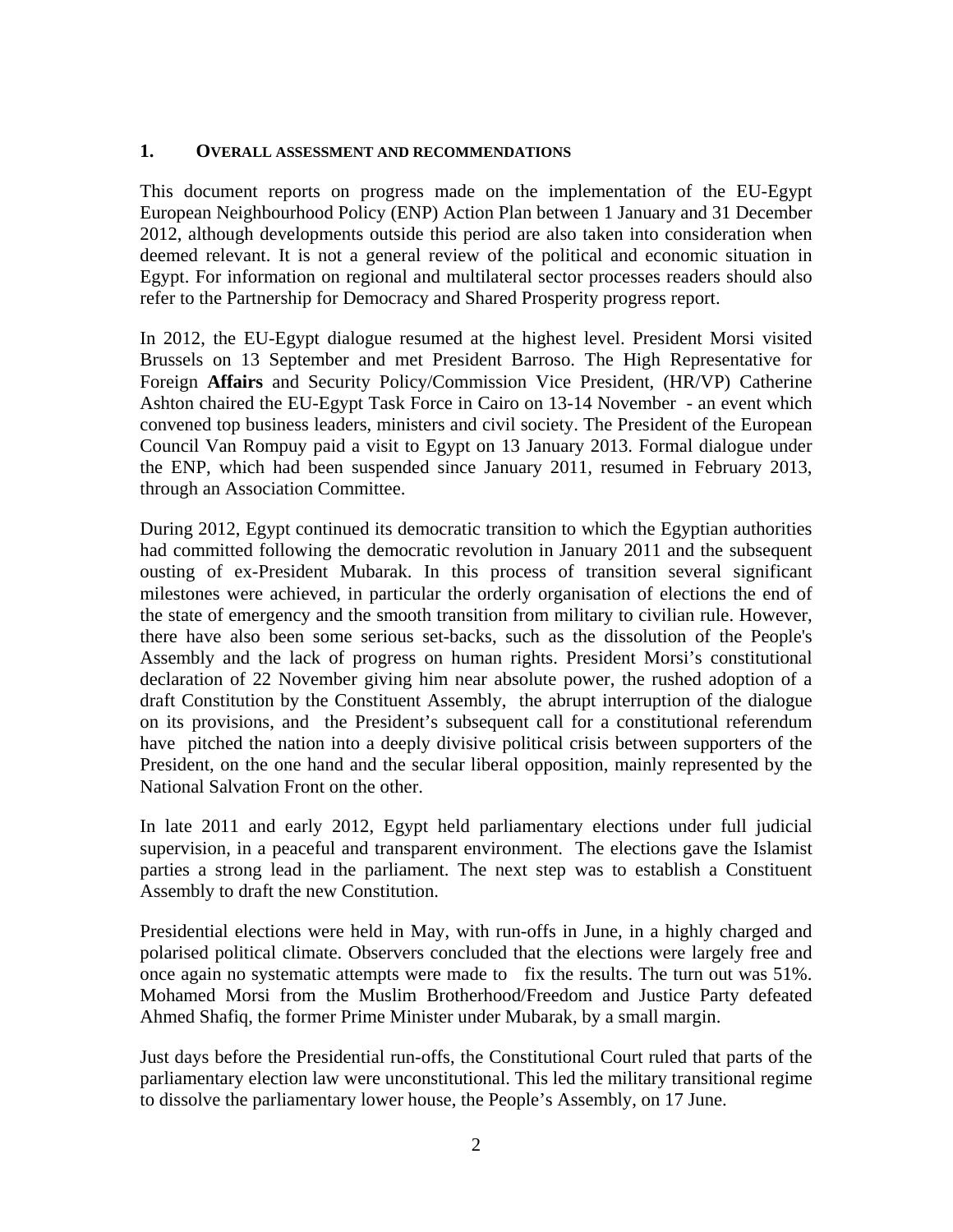On 30 June Mohammed Morsi was inaugurated as the first democratically elected President of Egypt. He appointed a largely technocratic government headed by former Water Minister Hisham Kandil, and a Presidential Team, half of whom are Islamists.

In early August, the President took a number of decisions *de facto* handing down powers, including judicial power and in the absence of a parliament legislative power, to the civilian government.

The parliamentary upper consultative house, the Shura Council, and the Constituent Assembly continued their work. However, the secular and liberal members walked out of the discussions because, in their views the draft Constitution contained too many provisions restricting human rights and fundamental freedoms or provisions inspired by religious considerations. In late November, President Morsi issued a controversial decree giving him sweeping powers and decided to put the draft constitution to a swift popular referendum. The constitutional referendum took place on 15 and 22 December. On 25 December the results of the referendum were announced. 63.8% of voters approved it, but the turnout was only 32.9% of eligible voters. The referendum was marred by reports of procedural irregularities and other breaches. The Higher Electoral Commission investigated the claims and found them all to be without merit.

Street protest peaked again on 25 January 2013, the second anniversary of the revolution which coincided with the sentencing to death in Port Said of 21 local football supporters for the killing of 72 rival fans from Cairo. The clashes resulted in some 60 people dead over that week-end with troubling reports of human rights abuses. As these events unfolded, the opposition parties within the National Salvation Front kept raising their demands on President Morsi to engage in a meaningful dialogue. Their main demands included the establishment of a national unity government (with the related postponement of the parliamentary elections); the appointment of a committee to discuss amendments to the constitution; the replacement of the Prosecutor General and the independent investigation of recent human rights abuses; and the secularisation of state institutions. The electoral law is another bone of contention. In February, President Morsi announced the dates for parliamentary elections (from end April to end June) and an official invitation was extended to the EU to observe the elections. Due to an administrative court ruling on 6 March 2013 to refer the electoral law to the Supreme Constitutional Court, it is likely, however, that the elections will be postponed.

The state of emergency was lifted in May 2012 after 31 years. However, the law allows prosecutions initiated under the state of emergency and the trials of persons before the state of emergency courts to continue after the lifting. Thus a number of cases continue to be brought before emergency courts which fall short of international standards. Hundreds of civilians, including juveniles, were convicted by military courts during the transition and remain in prison. It is still possible to refer civilians to military courts, but this has not been used systematically in recent months. A government-appointed panel has reviewed their cases and President Morsi has pardoned several hundred of those convicted. Under the new constitution, civilians can still continue to be tried before military courts.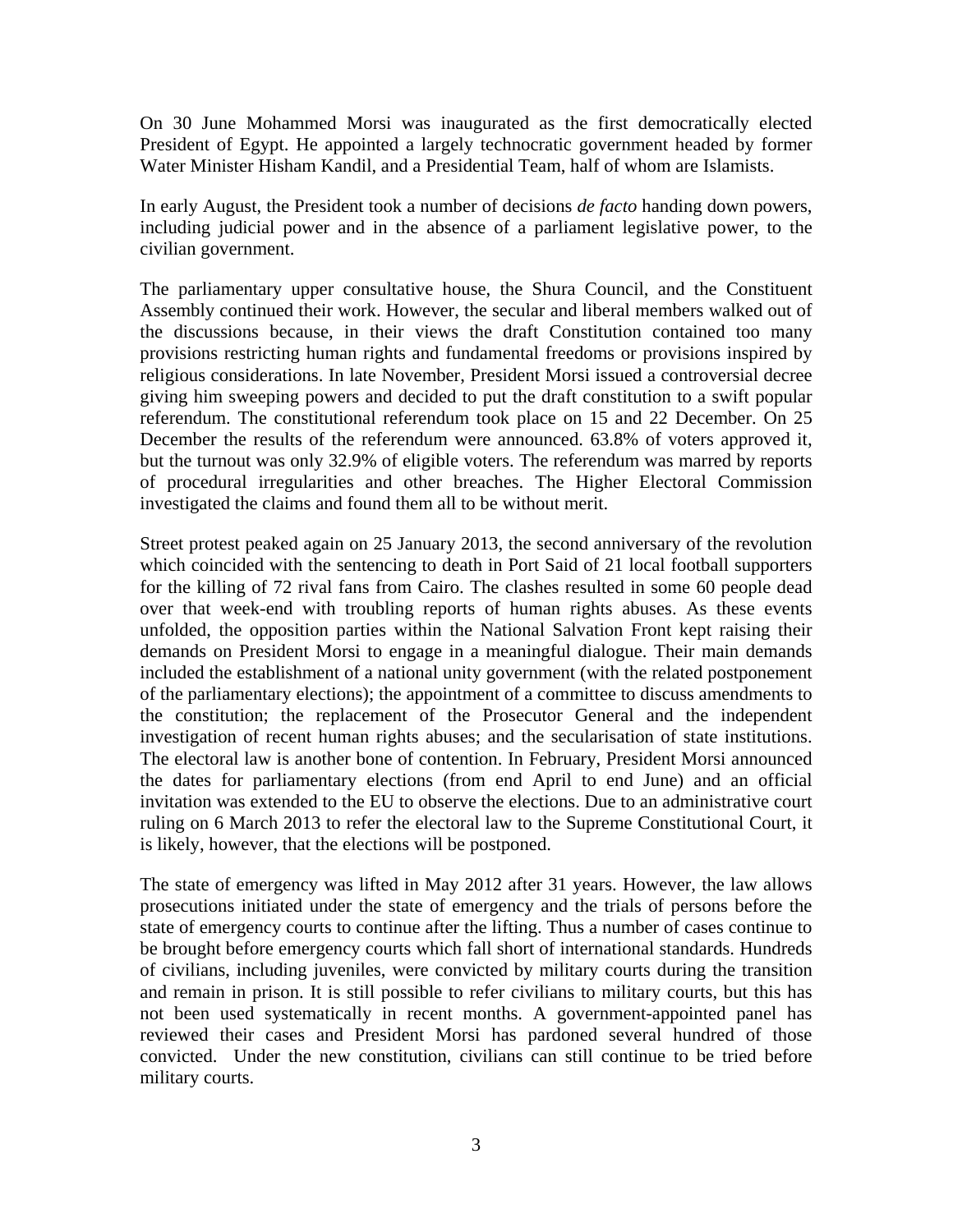Current NGO legislation continues to hinder the work of NGOs in terms of registration and funding. The issue of revising the legislation has been under discussion since August 2011. It was high on the agenda of the first parliament elected after the uprising. The People's Assembly did not reach an agreement before it was dissolved and reportedly a new law will have to wait under a new People's Assembly is in place.

The economic situation has remained challenging. By mid-2012 the economy started to stabilise on the basis of increasing non-oil exports, the stabilising of the external position and strong remittance flows. It was also supported by the approval of the new Economic and Social Programme with a strong fiscal adjustment component, and the prospects of concluding negotiations with the IMF on a stand-by arrangement amounting to USD 4.8 billion which would open the door to substantial external donor financing. However, towards the end of the year, in a context of further political instability, Egypt requested a postponement of the IMF Board decision on the IMF arrangement, due in all likelihood to political fragility in the run-up to the constitutional referendum. It suspended the unpopular tax increase and subsidy-reduction measures that the government had agreed to put in place prior to the signature of the agreement. The Central Bank of Egypt was forced to put in place emergency restrictive measures in the face of falling foreign exchange reserves and downward pressures on the currency. The heightened political uncertainty by the end of 2012 could have further impact on the domestic economy.

However, despite a long and protracted economic transition, and provided that Egypt follows through with the fiscal and structural reforms to reduce the vulnerability of the economy and rebuild fiscal and external buffers, the country could restart a sound, if slow, recovery process, one that should be more inclusive and responsive to its people's aspirations.

In 2012 Egypt addressed only some of the key recommendations contained in the last year's ENP progress report. Power was handed over to a civilian government, and the state of emergency was lifted. A constitution was drafted and adopted by popular referendum, although the process was controversial and heavily criticised by the opposition, and led to a deeply divisive political crisis. Many other key recommendations still need to be addressed. On the basis of this year's report and to sustain implementation of the ENP Action Plan in 2013, Egypt is invited to:

- Ensure an inclusive dialogue with all political parties and other actors including religious leaders to ensure that the Constitution is co-owned by all Egyptians and enshrines respect for human rights and fundamental freedoms, notably preserving the freedom of religion and protecting minorities.
- Organise within the set timetable fair and transparent parliamentary elections with the participation of foreign election observation missions.
- Completely halt the use of military courts to judge civilians.
- Create conditions conducive to an active and independent NGO community and adopt NGO legislation in line with international standards.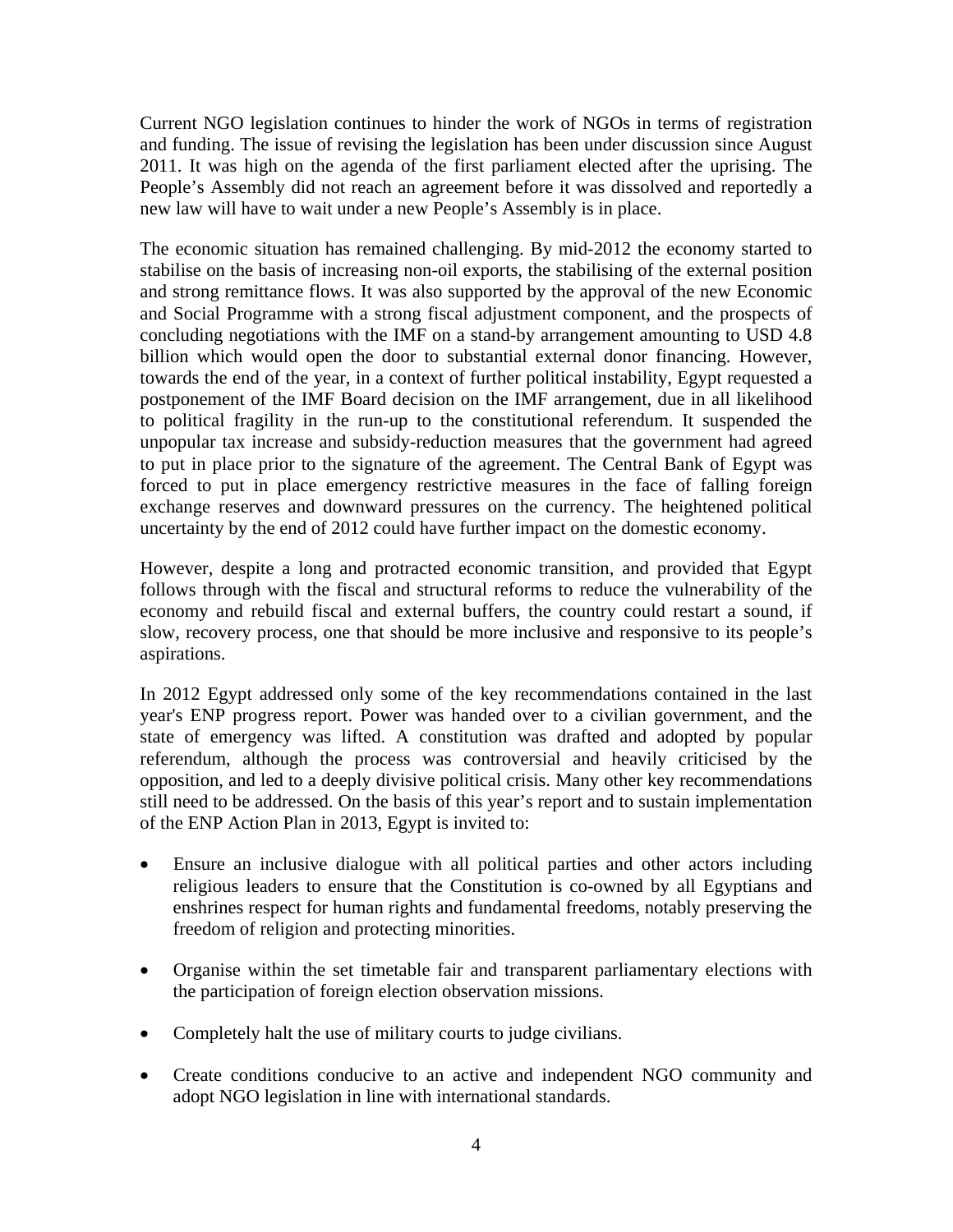- Pay particular attention to the protection of women's rights and gender equality.
- Implement the Economic Reform Programme that ensures macroeconomic stability and strengthens public finance management in line with international standards.
- Ensure and implement social safety net systems to protect the most vulnerable from the impact of commodities subsidy reductions.
- Engage in the Deep and Comprehensive Free Trade Area (DCFTA) preparatory process in line with the EU-Egypt task force conclusions.
- Sign and ratify the regional Convention on pan-Euro-Mediterranean preferential rules of origin.

## **2. POLITICAL DIALOGUE AND REFORM**

## *Towards deep and sustainable democracy*

Egypt held parliamentary **elections** in late 2011 and early 2012, under full judicial supervision. Observers found no evidence of any systematic attempt on the part of the authorities to rig the results of these elections in favour of any one party. Presidential elections were held in May, with run-offs in June in a highly charged and polarized political climate. Although some restrictions on foreign monitors were imposed, observers concluded that the elections were largely free. The turn-out was at 51%.

New political parties are regularly formed. There have been no reports of any official efforts to obstruct the formation of new parties, and no reports that any application has been rejected by the judicial committee in charge of vetting party applications.

No progress was achieved with regard to improving the working conditions for civil society organisations. Their work continues to be hindered by the current NGO law, which is still not in line with international standards.

Protests are regularly held at locations that were previously considered unapproachable, including the Presidential Palace and various state ministries. However, there have been increasing concerns of rising violence in recent months during public demonstrations, in particular from security forces.

Despite the greater room for freedom of expression since former President Mubarak stepped down, cases of interference towards individuals and the **media** are still reported, including prosecutions against critics of the President and of the ruling party, and arrests and prosecutions under the blasphemy law, which predates the new administration.

A committee set up by President Morsi to investigate abuses perpetrated by the security services against demonstrators since the revolution has yet to issue a report.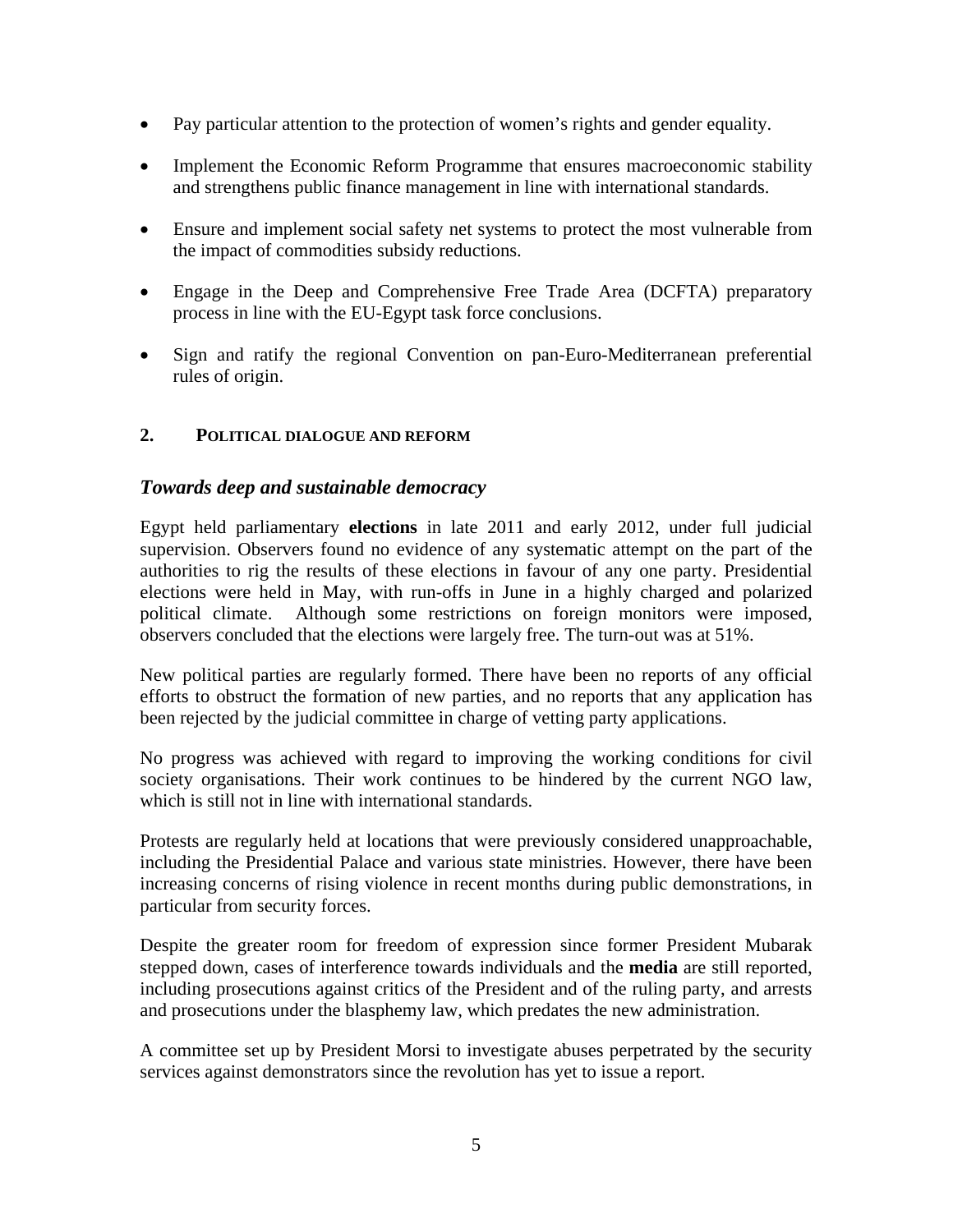The June decision of the Supreme Constitutional Court to dissolve the entire Islamistdominated lower house of parliament, based on the allegedly unconstitutional electoral law governing elections to a third of the seats, was perceived by many as a political decision, and it contributed to the polarisation of the country. In April, an administrative court dissolved the elected, Islamist-dominated, Constituent Assembly charged with drafting a new constitution, also on questionable legal grounds.

The state of emergency was lifted in May 2012 after 31 years of continuous imposition. However, the law allows prosecutions initiated under the state of emergency and tried before state emergency courts to continue after the lifting. Hundreds of civilians, including juveniles, were convicted by military courts during the transition and remain in prison.

A number of high-profile **corruption** cases, chiefly focused on individuals associated with the former regime, have been and continue to be brought before the courts, which have handed down prison sentences and massive fines in several cases.

The President replaced the head of the Government Oversight Agency after allegations that the former head was complicit in concealing evidence of financial impropriety by members of the former government. Major land sales concluded under the previous regime have been annulled when found to have violated the law, or deliberately undervalued, or in cases where companies have been forced to pay market prices to make up the difference.

In August, the President undertook an extensive reshuffle of the **military** and subordinated the military establishment to the elected civilian executive.

## *Other human rights and governance-related issues*

The culture of violence and **torture** in the police, the security sector, and in some cases the military, did not change dramatically after January 2011. The Egyptian authorities have announced their intention to undertake a general reform of the police, including measures against the use of torture, but it is unclear to what extent this has materialised. Investigations have also been conducted to assess army and police involvement in torture, but no reports have yet been issued.

As regards **freedom of religion,** Article 43 of the Constitution guarantees freedom of belief, but requires the State to safeguard the right to practice and build places of worship for the Abrahamic religions. This raised concerns on the part of other religious groups such as the Baha'is and the Shias. Article 3 specifies that the canons of Egyptian Christians and Jews will be the principal source of legislation that regulates minorities' personal and religious affairs. In 2012 no progress was achieved on authorisations to build places of worship or on investigations into disputed construction permits for churches announced in 2011.

**Women** played a very active role in the 2011 uprising, but their rights are now being severely challenged in the process of political transition. The new constitution obligates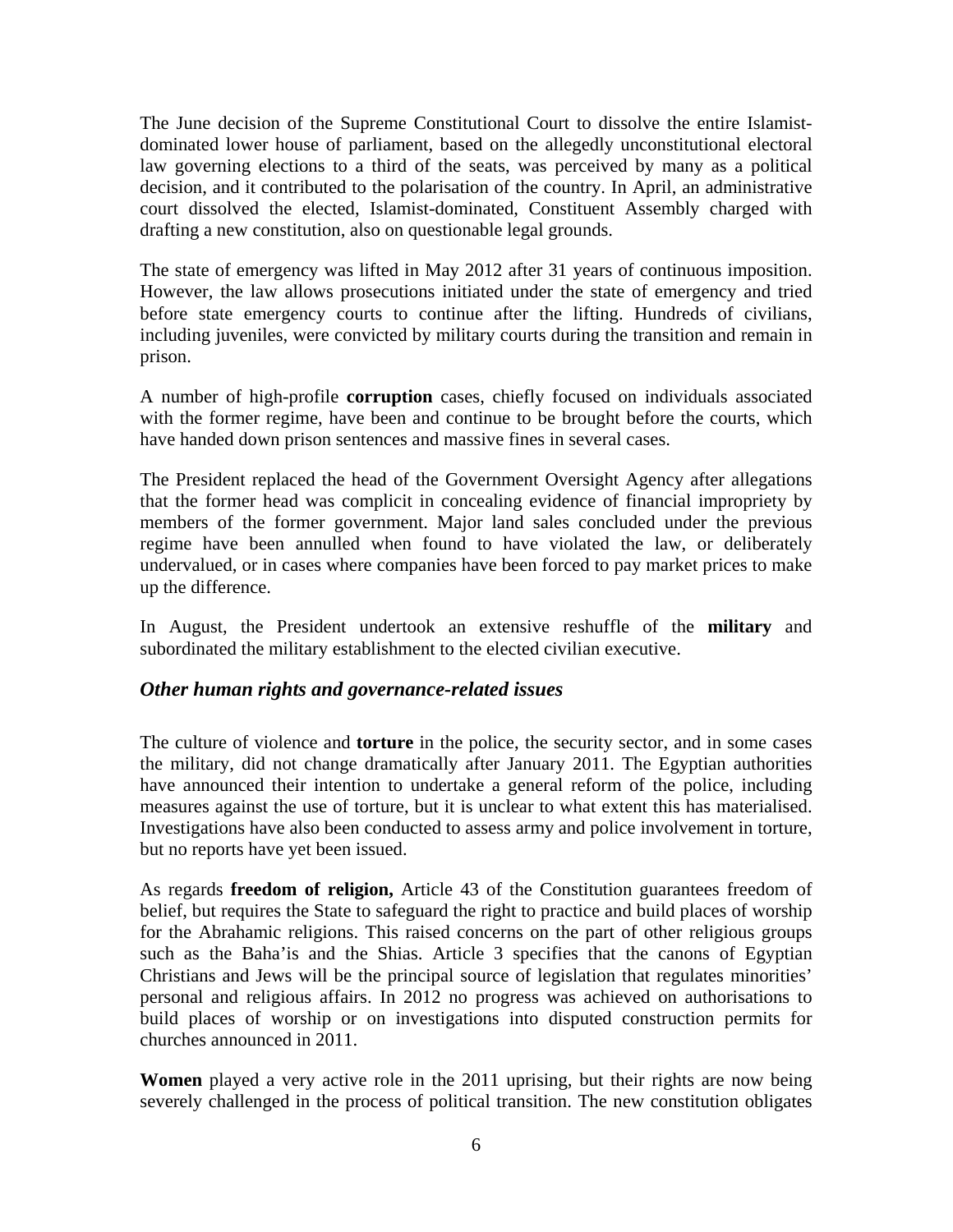the state to provide equal opportunities, but the previous provisions on gender equality have been dropped. Egyptian women activists feel that women have been intentionally excluded from the political and civil scene and that women's voices are not represented in the political process. There is deep concern about the Islamist political parties and their stance towards women's rights. Egypt still lacks a legal environment to protect girls and women from violence, to encourage them to report attacks, and to deter perpetrators from committing abuses against them. In the 2012 upper house elections, women won only 4 out of the 180 seats. Reported violence against women participating in demonstrations is a matter of serious concern.

**Child** labour persists and the children involved are subjected to harsh working conditions. Street children, reportedly in the hundreds of thousand, are exposed to sex trafficking. Egyptian children are also recruited for household services and there are frequent charges that wealthy people from the Gulf have come to Egypt to buy temporary wives under 18.

As regards the situation of **minorities,** relations between Bedouins and the government remain tense and Bedouins consider themselves to be marginalised. The situation in the Sinai is complicated by the government's security concerns for the area, safeguarding the borders with Israel and Gaza, and controlling smuggling activities, in which Bedouins are sometimes implicated.

In the aftermath of the Egyptian uprising, the Ministry of State for Administrative Development provided administrative and technical support to the democratic transition and electoral processes. This work helped to build up the capacity of the Egyptian administration by developing and streamlining voter databases and improving access to information on the voting process.

Several ongoing national programmes address the improvement of public services and administrative simplification, the development of national databases of Egyptian households, institutional development of different administrations, including the introduction of results based management, piloted in the Ministry of Planning and International Cooperation, the Ministry of Finance, and the Ministry of Local Development, and the National Planning Institute. There is no formal national strategy on public administration reform.

# *Cooperation on foreign and security policy, regional and international issues, conflict prevention and crisis management*

Egypt is an active partner on many CFSP matters in the region and has been a key player in Palestinian reconciliation. Representatives from both Hamas and Fatah, including at the highest level, have visited Cairo on a number of occasions and Egypt has pushed both to the Doha Declaration of 6 February 2012. President Morsi and his team played a fundamental role in achieving the Gaza ceasefire on 21 November.

Egypt has increased its engagement with its African partners in general. For the first time since 1995, the Egyptian President was present at the African Union Summit of 2012.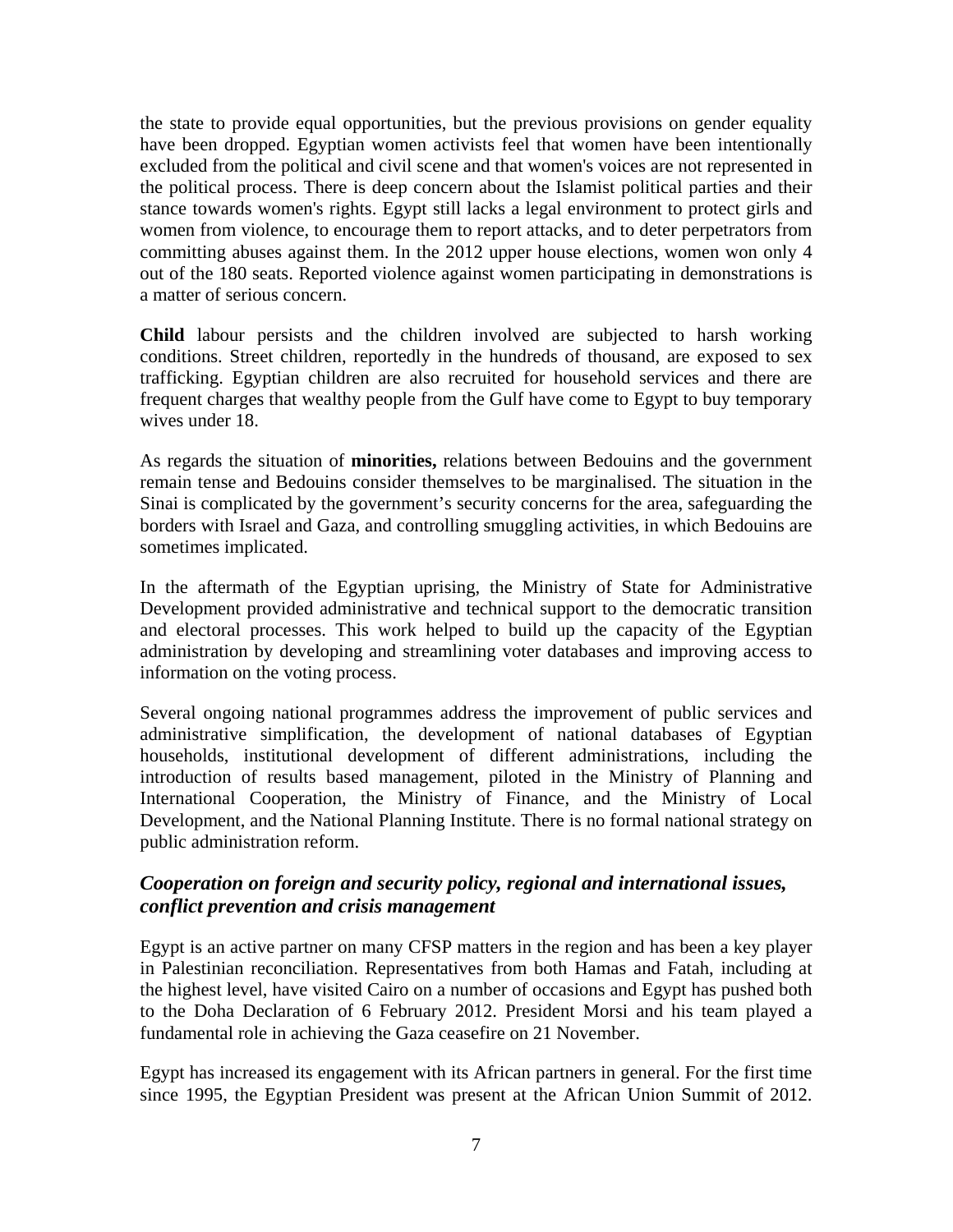Egypt has stepped up its efforts to find a solution to the Syrian crisis. An Egypt-led quartet on Syria, including Turkey, Saudi Arabia and Iran, has met three times.

Since the attacks on its border troops on 5 August 2012, Egypt has undertaken securityrelated operations in the Sinai aimed at curbing the presence of Jihadists in the peninsula. Despite the recent domestic political turmoil, Egypt has continued its active regional policy in the field of disarmament, both bilaterally and via its membership in the Non-Aligned Movement especially on the issue of a nuclear-free Middle East.

### **3. ECONOMIC AND SOCIAL REFORM**

 $\overline{a}$ 

## *Macroeconomic framework and functioning market economy1*

The 25 January revolution continued to contribute to a depressed economy in 2012. Egypt recorded GDP growth of 2.2% in Fiscal Year (FY) 2011/12, following a 1.9% growth the year before, far from the 7% growth achieved prior to the financial crisis. Whereas by the autumn of 2012, Egypt's economy showed some clear signs of stabilisation and the basis had been set for a much-awaited recovery following the drafting of a new economic reform programme and the agreement on a Stand-by Arrangement with the IMF, Egypt reversed course in end-November, thereby bringing back a period of macroeconomic instability. As these events took place on the back of an already vulnerable economy, their consequences are still being felt.

Egypt's inflation has traditionally been high, reflecting in part the supply-side market inefficiencies. Since mid-2012, however, inflation has been on a significantly declining path – an average of 4.7% in 2012, relative to 10.1% a year earlier - owing to a negative output gap, although projected to increase again due to depreciation pressures and to energy-administered prices likely to go up.

The FY 2011/12 fiscal deficit stood at 10.8% of GDP – up from 9.7% the year before. The FY 2012/13 budget deficit will likely exceed the previous year's deficit, as the government has not yet been able to adopt an economic programme with a strong fiscal consolidation component. The reform of the generalised subsidies system should be central to these efforts.

The current account deficit increased to 3.1% of GDP in FY 2011/12 from 2.6% the year before, primarily due to the increasing import price of commodities, namely oil, and to a drop in tourism receipts. The greatest pressure continued to be exerted on the financial account, with a flight of portfolio investments of USD 12.8 billion since early 2011 through end-2012, as well as drastically lower FDI inflows. These pressures accelerated since end-2012. Whereas the reserves position had stabilised since February 2012 thanks to the drying up of portfolio investment outflows and the receipt of various financial pledges, the political instability since end-2012 led to a renewed period of heightened

<sup>&</sup>lt;sup>1</sup> Figures on GDP, inflation, trade and employment are generally from Eurostat based on data supplied by the national statistical offices; or IMF or Commission Staff estimates, as indicated in the Statistical Annex. When other data sources are used these are then indicated.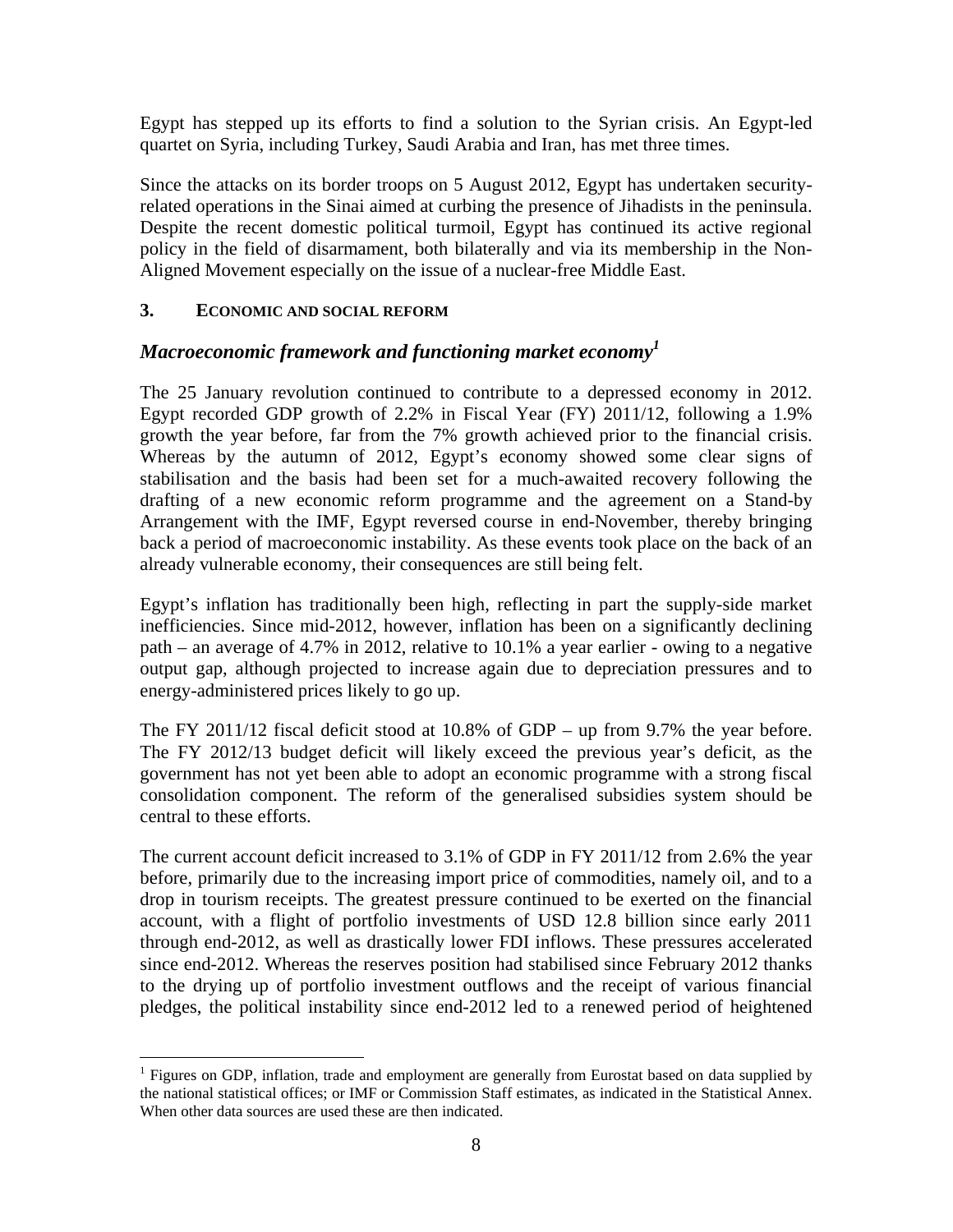external pressures. By end-January 2013, international reserves had dropped to USD 13.6 billion, despite significant offsetting foreign contributions.

After three failed attempts to adopt a financial arrangement with the IMF, which would provide access to USD 4.8 billion and open the door to further donor financing, negotiations were expected to be re-launched in 2013.

## *Social situation, employment and poverty reduction*

**Unemployment** remained a major problem, and was expected to increase from 12% in 2011 to 12.7% in 2012. The unemployment rates of higher education graduates were particularly high; overall unemployment remained much higher for women than for men.

Geographical disparities remained, with **poverty** levels at 43.7% in rural upper Egypt and major inequalities between rural and urban areas throughout the country. The country appears not to be "off track" and unlikely to achieve some of the Millennium Development Goals by the set date of 2015, especially with regard to the gender gap. Further efforts are needed in many social fields, particularly in higher and technical education, primary health care, employment and social policy.

In 2012, the new Government endorsed the National Action Plan on Youth Employment for 2010-2015, which had been prepared in 2010. The Plan has three policy priorities: (i) increasing youth employability; (ii) obtaining technical assistance for business incubators and (iii) developing a career guidance system. The main problem continued to be the lack of funds for its implementation and an integrated employment and social policy is also still lacking.

The new Government disregarded the **Labour Law** that had been submitted during the transition period. A new law was tabled by the Muslim Brotherhood within the Parliamentary Committee in charge of Labour issues before the dissolution of the Parliament, but the debate stagnated. According to independent trade unions, the amendments to the already restrictive Trade Union Law 35/1976 would further weaken workers' and trade unions' rights, including in relation to freedom of assembly and freedom of association. It would also weaken the protection of trade union members and representatives from unjustified dismissals. In November, the EU agreed to support Egypt (EUR 70 million) in creating short term employment opportunities for unskilled and semiskilled workers in small scale infrastructure projects and in community services in the poorest Governorates of the country.

#### **4. TRADE-RELATED ISSUES, MARKET AND REGULATORY REFORM**

The EU is Egypt's main trading partner accounting for 30% of its trade volume in  $2011^2$ . **Bilateral trade** flows increased and during the first eleven months of 2012 amounted to

<u>.</u>

 $2^2$  Data for 2012 was not available at the time of writing.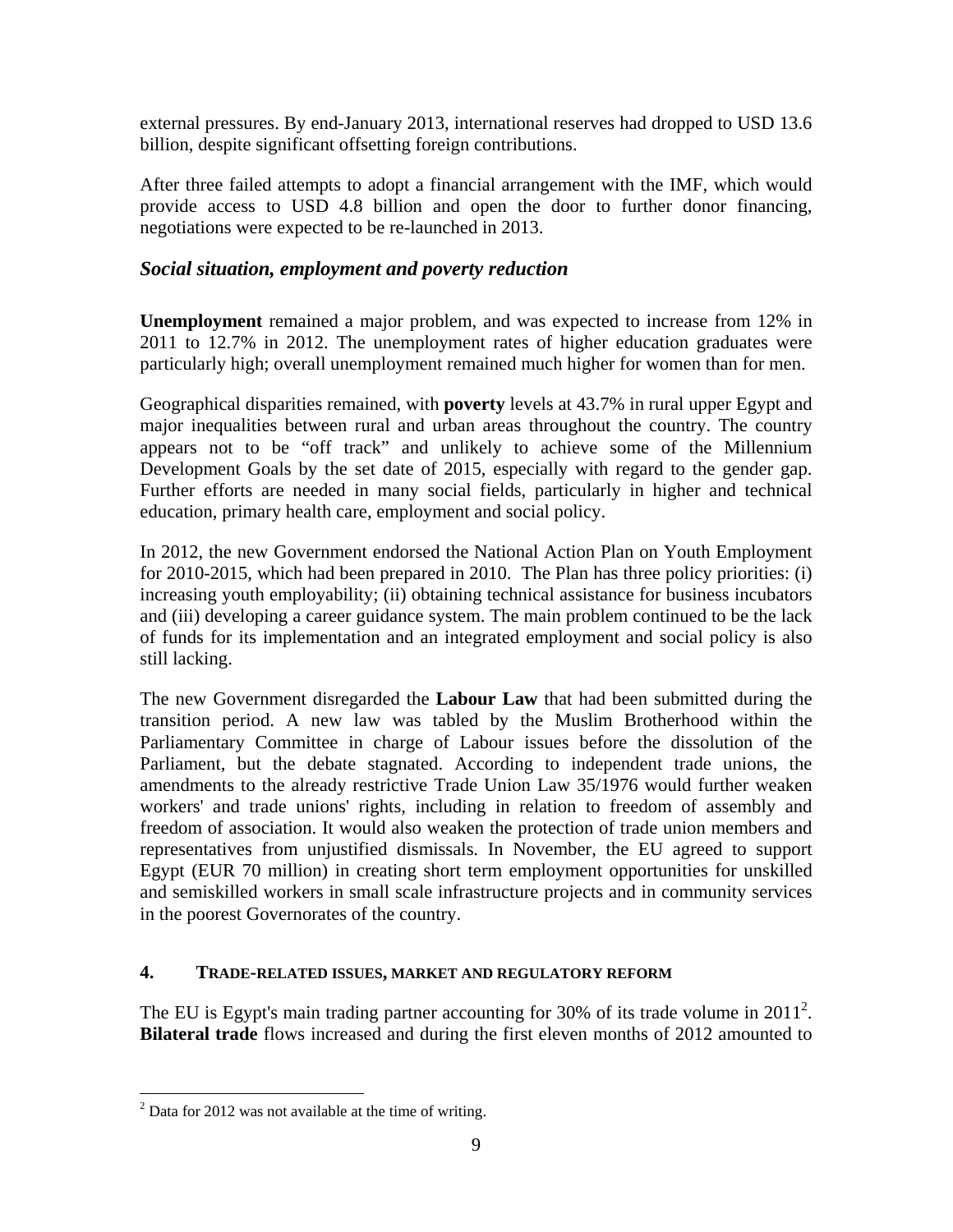EUR 21.8 billion. EU exports to Egypt consisted mainly of machinery and chemicals. EU imports from Egypt consisted mainly of energy products, chemicals, textiles and clothing.

Egypt continued to dismantle its tariffs on imports of EU industrial goods, as laid down in the Association Agreement. Egypt formally lifted an import ban on cotton in March 2012. However, not a single permission to import cotton has been granted. This goes against the Association Agreement and WTO rules. Egypt initiated safeguard investigations on imports of cotton yarn, cotton textiles and polypropylene, which led to a final imposition of safeguard fees on cotton yarn in August 2012. The two remaining investigations were suspended in September 2012 and the fees were lifted.

In February 2012, Egypt imposed restrictions on imports of dairy, meat and live cattle from the EU following the outbreak of the Schmallenberg virus (SBV) in Europe. The restrictions on meat and dairy were lifted in May 2012 and the ban on live cattle imports was lifted in July under certain conditions. The EU's import restrictions for seeds and sprouts from Egypt, related to the *E. coli* outbreak, expired in March 2012 and were not renewed due to the measures taken by Egypt in compliance with the FVO's recommendations.

Negotiations on the liberalisation of **services** and **establishment** made no progress. The preparatory process for the Deep and Comprehensive Free Trade Area with Egypt has yet to be launched. Egypt has yet to notify the EU of the completion of internal procedures for the entry into force of the Protocol on the Dispute Settlement Mechanism signed in November 2010.

Egypt failed to modernise and simplify **customs** legislation and procedures, as a new Customs Law, which was expected to be adopted already in 2011, has yet to be approved by the Parliament. Egypt has yet to sign and ratify the regional Convention on pan-Euro-Mediterranean preferential rules of origin, but it did regularly participate in the meetings of pan-Euro-Med Working Group, which is currently discussing the revision of the rules of origin in the framework of the regional Convention.

Little progress was made on **free movement of goods** and **technical regulations**. Preparations for the EU-Egypt Agreement on Conformity Assessment and Acceptance of industrial products (ACAA) did not progress significantly, since further progress depends largely on the adoption of new legislation. Egypt established a National Quality Council for strategic coordination of quality infrastructure; its future role in the ACAA process remains to be clarified. New standards, aligned to those of the EU, were issued for a number of products (e.g. household appliances, cement and furniture). Egypt introduced two new technical barriers to trade: compulsory pre-shipment inspection for imports of textiles and leather products, which constitute disproportionate and unnecessary obstacles to trade.

Regarding **sanitary and phytosanitary** issues work on the draft unified food law and the establishment of a single food safety authority remained pending. Thanks to improved control measures in Egypt, the EU lifted import restrictions for certain seeds and simplified import conditions for potatoes from Egypt. Egypt participated in a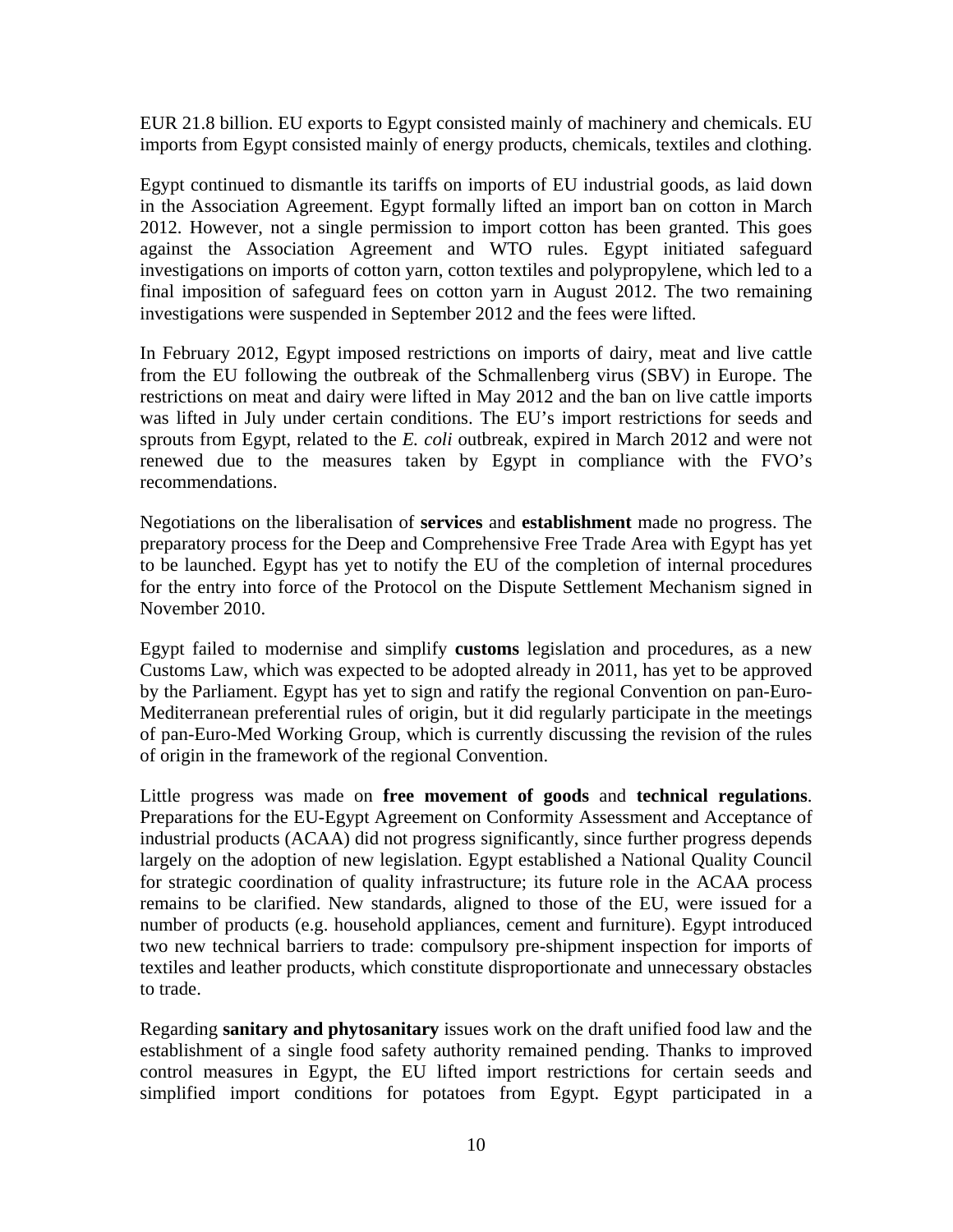Commission/European Food Safety Agency/TAIEX-supported seminar for Mediterranean ENP countries on regional coordination of animal identification and disease control measures held in Cyprus in September.

The suspension of the granting of licences for the **establishment** of tourism companies (domestic or foreign) was extended until March 2013. In February 2012 Egypt amended its rules for public private partnerships (PPP) to allow disputes to be resolved through arbitration rather than through Egyptian courts. In January 2012 a decree-law for the Integrated Development of the Sinai Peninsula opened the way for foreign participation (up to 45%) in investment and development projects in the region.

Some concerns related to **the business climate** persisted, more particularly over physical security (especially in the Sinai but also in the Cairo area), often related to labour disputes, legal uncertainty in relation to contracts and the increase in payment arrears. Several rulings on privatisations by administrative and civil courts have raised questions about the definition of competences in the judiciary, and on the compliance of these decisions with Egypt's international commitments on investment. Egypt's rank in the World Bank's Doing Business report remained stable but weak, rising to 109th (out of 185).

In the area of **financial services**, Egypt suspended trade in foreign securities in July 2012. This measure was intended to protect investors from losses abroad; however, one of its main consequences is that it limits the cross-border **movement of capital**.

## *Other key areas*

In July, Egypt began to use difficult-to-counterfeit banderols and stickers to indicate payment of customs duties and sales **tax**. New tax accounting rules and principles and procedures for profit tax collection were issued for SMEs, the aim being to reduce the administrative burden. Egypt also brought a number of incentives for tax settlement, reducing the amount of tax payable to reward prompt payment.

The Egyptian **Competition** Authority continued to improve its institutional performance with the support of an EU twinning project.

In April a decree was issued requiring the administrative bodies of the State with separate budgets (except in the defence sector) to publish the results of tenders on the Government **procurement** web portal.

Egypt improved training for **statisticians** with the creation of a statistics training committee within the Central Agency for Public Mobilisation and Statistics. It also started preparations for a household survey on migration, to be carried out in 2013.

Concerning **enterprise policy**, Egypt participated in the 2011-2012 work programme for industrial cooperation and welcomed in November 2012 an EU task force with a delegation of EU entrepreneurs with the set up of a business and tourism forum.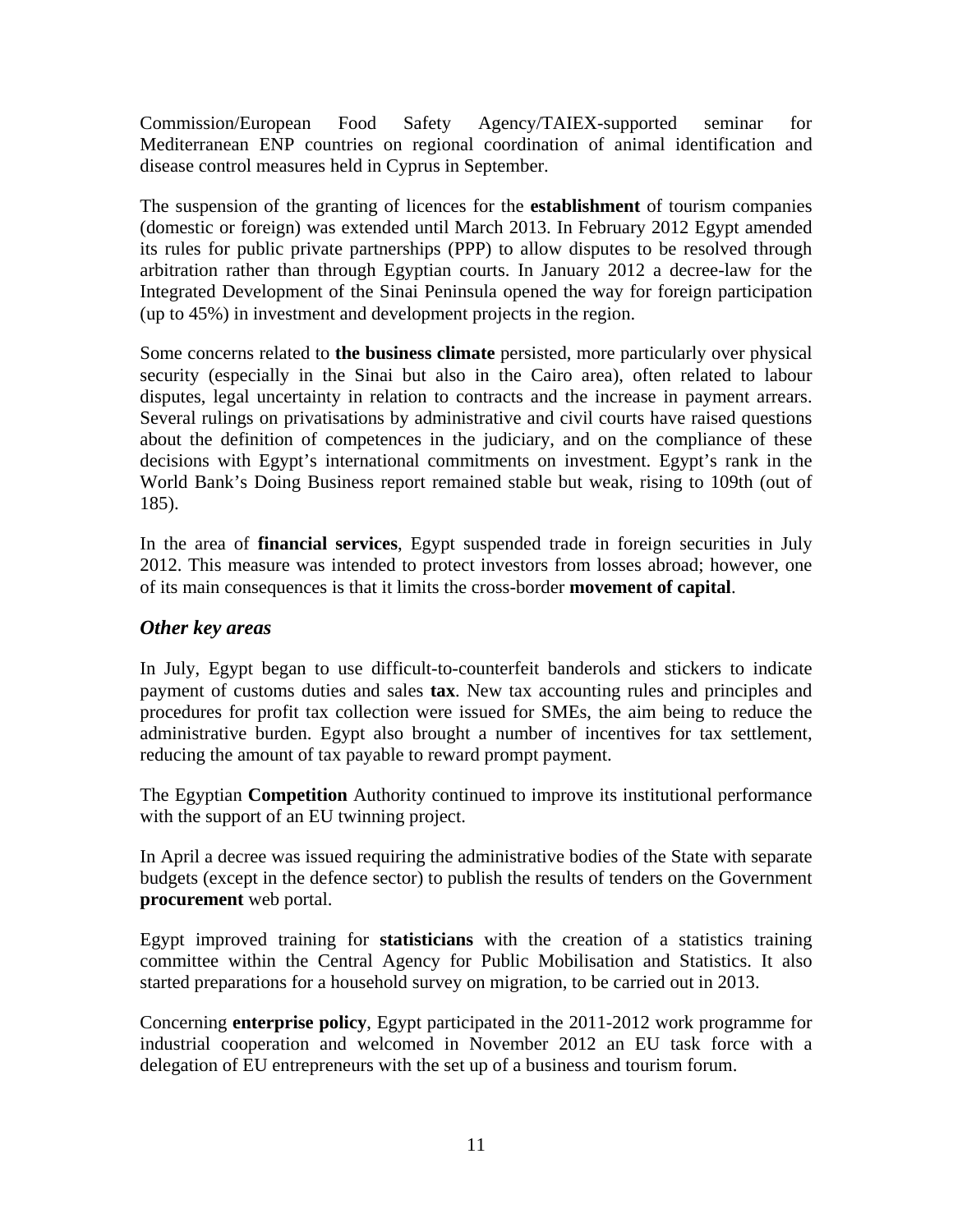There were no significant developments on **intellectual property rights, company law, including accounting and audit,** or **public finance management**.

## **5. COOPERATION ON JUSTICE, FREEDOM AND SECURITY**

On 27 February 2012 the European Commission adopted a Decision establishing the list of supporting documents to be presented by **visa** applicants in Egypt. From 1 March 2012, all EU Member States require the same set of documents from visa applicants wishing to travel to the European Union (Schengen area). This measure is a huge simplification for the some 120,000 visa applicants in Egypt, who now no longer face differing requirements.

The EU reiterated in 2012 its offer to start with Egypt a Dialogue on Migration, Mobility and Security leading towards the conclusion of a Mobility Partnership, similar to what the EU is doing with other Southern Mediterranean countries. However, Egyptian authorities continued to decline the offer.

Concerning **asylum** issues, the UN High Commissioner on Refugees (UNHCR) confirmed records of 44 refugees and asylum seekers in detention in Egypt. 29 689 Syrian nationals were registered in Egypt as of February 2013 according to UNHCR. The number of Syrian nationals wishing to register as asylum seekers in Egypt is expected to increase further, given the continuing humanitarian and refugee crisis.

Hundreds of African nationals (most of them Eritreans) are reportedly detained in police stations in Sinai in conditions that fall well below minimum detention standards required by human rights law. The Egyptian government has consistently denied UNHCR contact to the detained refugees and asylum seekers. It claims that the detained persons are economic migrants and not asylum seekers, and as such it perceives no obligation to give UNHCR access to these centres.

**Human trafficking** in Sinai remains a matter of concern. Migrants, primarily from Eritrea and Sudan, are being held for ransom and seriously abused by human traffickers and other criminals before they are allowed to continue their journey to Israel. Egypt has a strong law against human trafficking, but prosecutions are very rare.

According to the MFO (Multinational Force and Observers) the flow of migrants has decreased since Israel started building a fence at the Egypt-Israel border.

Since mid 2011, the EU has granted EUR 2.5 million in support for the "fight against corruption, **money laundering** and asset recovery" project, being run by the UN Office on Drugs and Crime (UNODC) in close cooperation and partnership with the Egyptian authorities. It aims to create an effective mechanism to combat corruption and money laundering, to foster asset recovery procedures and to create a solid framework to implement the United Nations Convention against Corruption (UNCAC). Several events took place in 2012, notably a workshop on asset recovery, training courses on UNCAC review mechanisms, and a workshop on formulating an anti-corruption strategy.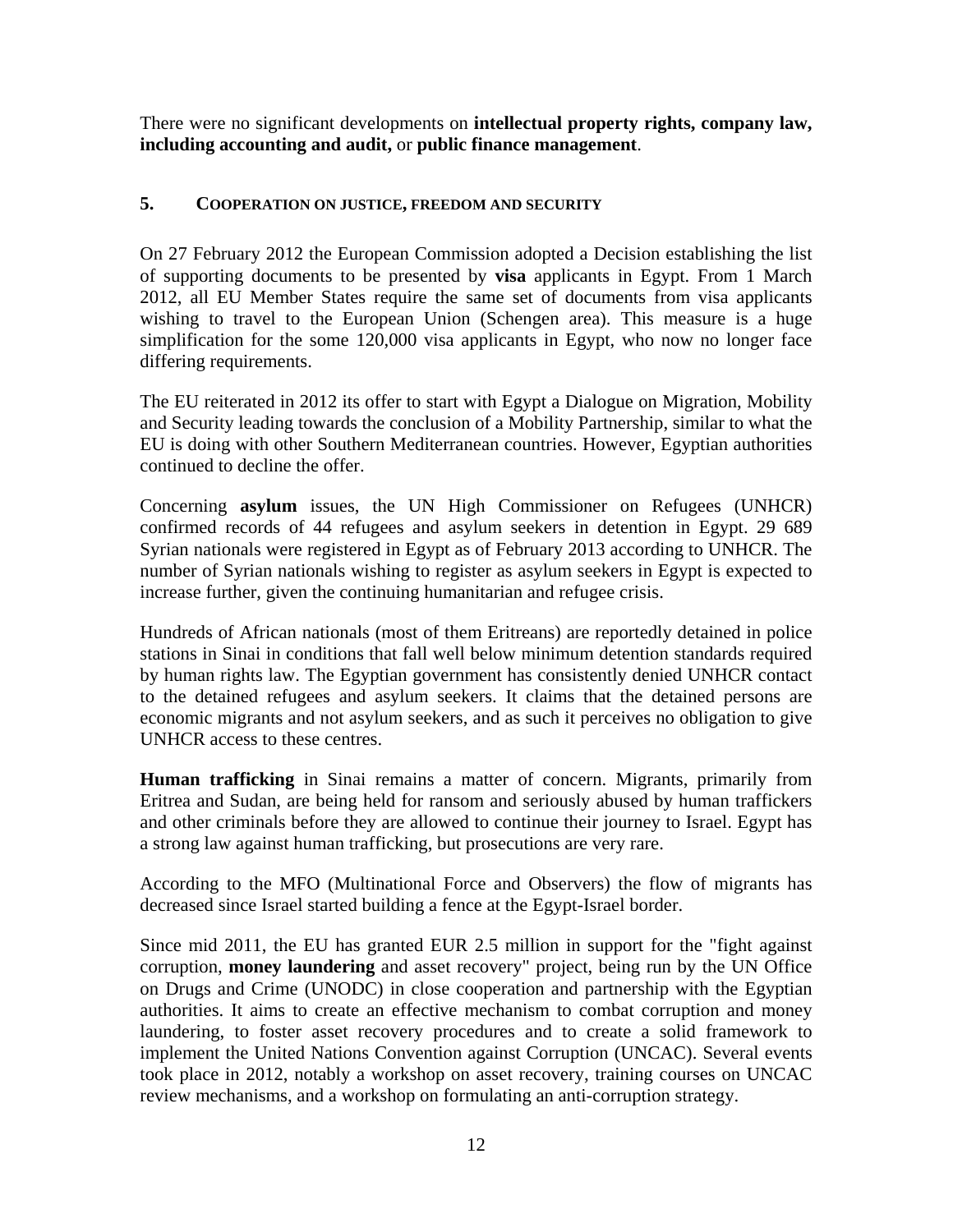Egypt participated in a Multi-Country Workshop on **Drug** Prevention and Monitoring: Situation and Perspectives in the ENP Southern Partnership countries, organised by the European Commission and the European Monitoring Centre for Drugs and Drug Addiction (EMCDDA). This took place under the auspices of the Cypriot Presidency, and was held in Cyprus in October.

In the area of **police** reforms, Egypt participated in the regional Euromed Police III programme. In July it attended the first meeting of the General Directors of Police and Security Forces of the Southern ENP partners and EU Member States. In October, the EU offered support to the Ministry of Interior in its security sector reform.

Due to the heavy electoral agenda in the first half of 2012, with judges responsible for supervising polling stations, the workload of the Egyptian Ministry of Justice prevented any substantial progress in the implementation of the EU bilateral projects in the justice sector. It also hampered Egypt's effective participation in the Euromed Justice III regional Programme. No significant progress was achieved in the field of **judicial and law-enforcement cooperation**, and several international conventions regarding family law (notably children) remain unsigned.

#### **6. TRANSPORT, ENERGY, ENVIRONMENT, THE INFORMATION SOCIETY, RESEARCH AND INNOVATION**

In the area of **transport**, Egypt launched a feasibility study for a mass transit system linking the  $10<sup>th</sup>$  of Ramadan City to Cairo. It also launched a detailed study and an action plan to implement the east Port Said master plan, aiming to create a regional hub. In September an agreement to co-finance the Cairo Metro line 3 was signed, involving the Neighbourhood Investment Facility (EUR 40 million in grants), the EIB (EUR 600 million) and Agence Française de Developpement (AFD) (EUR 300 million). In November, the EIB and Egypt agreed on a project to upgrade the air traffic management systems of the National Air Navigation Services Company (NANSC). On maritime issues, the Egyptian flag remained on the grey list of the Paris Memorandum of Understanding on Port State Control.

**Energy** cooperation with Egypt continued in 2012 including in the context of the EU-Egypt Memorandum of Understanding on a strategic partnership on energy. In January, a major EU energy sector policy support programme (EUR 60 million) got started. It includes reform commitments on electricity and renewable energy sources. In 2012, Egypt faced electricity black outs and fuel shortages. Egypt continued working on electricity tariffs, market rules, grid codes, investment promotion plans and the creation of a web-based register for market operations. It further upgraded its electricity networks, partly in the framework of a project funded by the Neighbourhood Investment Fund (NIF), EIB, KfW (German development bank) and AFD. In April, the League of Arab States, in cooperation with, inter alia, the EU organised a Forum on renewable energy and energy efficiency, promoting Euro-Arab cooperation. Egypt progressed on several renewable energy projects. In June, an agreement was reached with an Italian private investor to install 120 MW of wind power at Gulf El Zeit, which will supply electricity to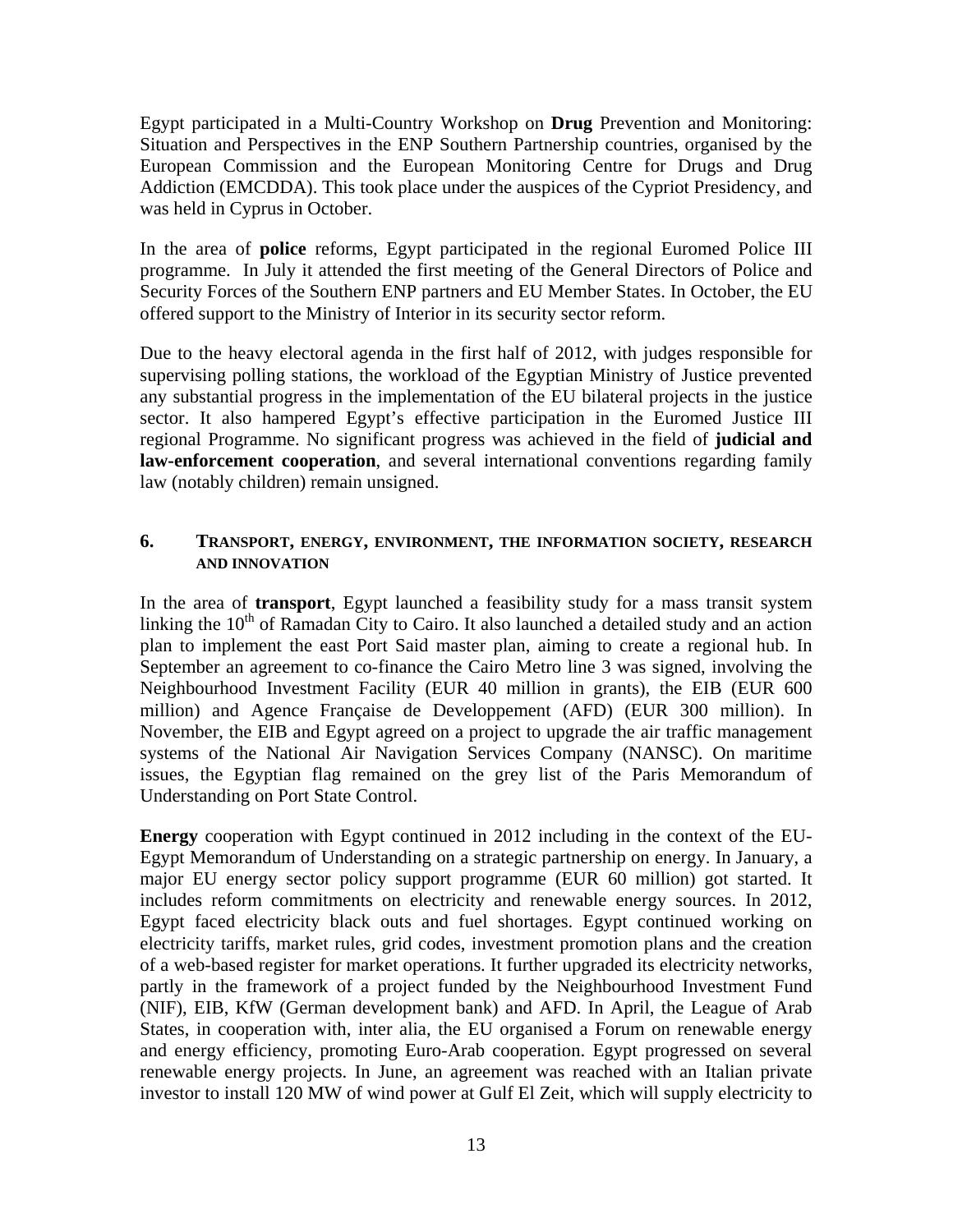cement factories. Egypt made progress on a feasibility study, co-funded under the NIF (EUR 3 million), for the Kom Ombo 100 MW concentrated solar plant. In September, a NIF-supported (EUR 0.8 million) tender for a pre-feasibility study of the Kom Ombo 20 MW photovoltaic power plant was launched. Work on the 200 MW Gabal El Zeit wind power plant also continued. Egypt is encouraged to continue focusing on renewable energy sources and energy efficiency and to address the heavy burden of energy price subsidies.

In the field of **climate change***,* Egypt is encouraged to build up capacity and engage in the new carbon market mechanism to be developed following the  $17<sup>th</sup>$  and  $18<sup>th</sup>$  session of the UN Framework Convention on Climate Change Conference of the Parties. With the support of the newly launched regional technical assistance project for climate change and related matters, Egypt is encouraged to devise a low-carbon development strategy as well as to develop a nationally appropriate mitigation action. Additional efforts should be made to fully implement the Cancun and Durban agreements.

As regards the **environment**, the Government established the Ministry of Utilities for Drinking Water and Wastewater, with responsibility for investment, service provisions and regulatory functions. In 2012 the EU scaled up a NIF participation to a joint European programme to improve water and wastewater infrastructures in Upper-Egypt by EUR 10 million bringing total EU contribution to EUR 23 million.

Dealing with solid waste was one of President Morsi's key priorities. A Solid Waste Management Unit, the nucleus of a Solid Waste Management Agency, was established and the hiring of staff started. The EU assistance to Egypt in 2013 will notably include EUR 20 million that are earmarked for a project in the field of solid waste management.

Since January, the EU has been assisting the Government in introducing an innovative mechanism for recharging treated wastewater into the Egyptian aquifer with a view to enhancing the water management efficiency. As part of the integrated pollution reduction programme for Lake Burullus, the wastewater handling expansion for the Kafr El Sheikh Governorate is one of the four leading projects of the Mediterranean Hot-Spot Identification Programme (MeHSIP) financed under the Facility for Euro-Mediterranean Investment and Partnership (FEMIP) and managed by the European Investment Bank (EIB).

Egypt continued its participation in the **Integrated Maritime Policy** (IMP-MED) technical assistance project under the ENPI South programme.

In the area of **civil protection**, the flagship programme for Prevention of, Preparedness for, and Response to natural and man-made disasters (PPRD South) contributed to the establishment of a regional framework of disaster management authorities that could intervene collectively in the event of disasters overwhelming the affected country. Indeed, sustainable development requires adequate disaster risk reduction efforts. Egypt is among the 168 governments that adopted in 2005 the "Hyogo Framework for Action: Building the Resilience of Nations and Communities to Disasters", which emphasizes the central role of disaster risk reduction for all development policies. However, work on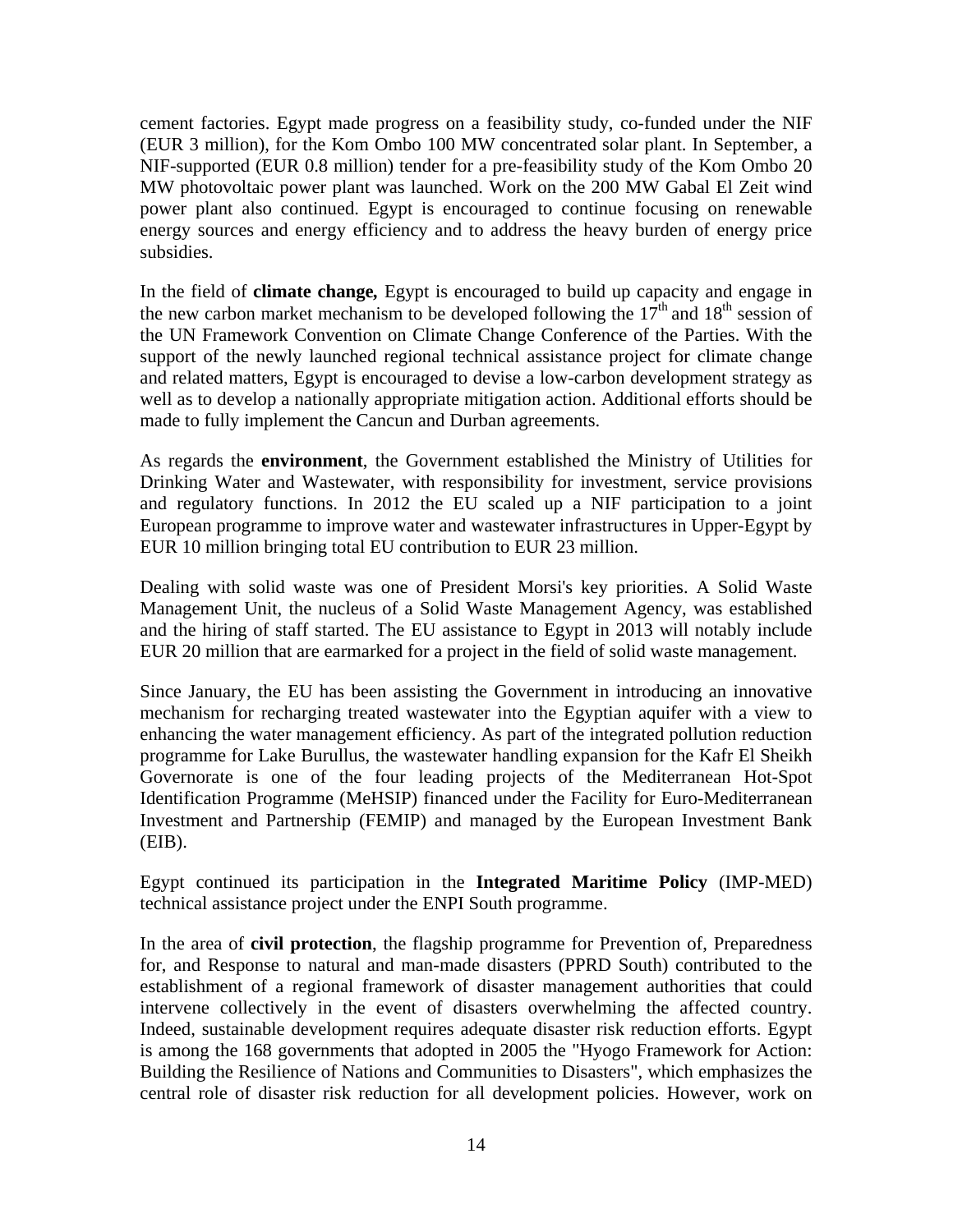Disaster Risk Reduction (DRR) and climate adaptation is only at the beginning and it will require considerable further support to develop capacities and processes. DRR policy is fostering dialogue with Civil Society and NGOs, thus contributing to a more sustainable democracy. Analysis of the regulatory and institutional frameworks started with the aim of strengthening capabilities and inter-ministerial coordination in the second phase of the programme.

Regarding the development of **information society** policies in Egypt, a number of initiatives continued to be discussed, including in the context of the Arab Spring. In many cases, progress remains linked to the current political situation. For example, a new draft telecommunications law has been prepared but is yet to be approved. The move towards a more unified licensing system was also under review. Plans to issue a second fixed licence to liberalise the fixed line market have been set back due to the international financial crisis. A National Broadband Plan was finalised in 2012 and an action plan was being drawn up combining infrastructure and education-related projects. The Egyptian national telecommunications regulator NTRA took over the chair of the joint EU-Southern Mediterranean telecommunications regulator forum EMERG in 2012. Information society consultations took place in November under the auspices of the EU-Egypt Joint Task Force.

No significant progress was made in the area of **audiovisual policy**. There is no comprehensive policy for the audiovisual sector, and censorship remains an issue to be addressed. The EU supported Egypt's audiovisual sector through the Euromed Audiovisual III Programme to analyse the challenges and future of the industry.

Progress was made on integrating Egypt into the European **Research** Area (ERA). Under the EU's RDI II programme, the Egyptian authorities put in place an effective network, across the country, of contact points for the EU's Seventh Framework Programme for Research and Technological Development (FP7). In 2012, there were 81 FP7-funded projects with 54 Egyptian partners, with a total of 101 Egyptian participations. Cooperation was also pursued in the context of the EU-Egypt Innovation Fund. The total EU contribution to these projects amounts to EUR 295 million, more than EUR 12 million of which went to the Egyptian partners. The EU-Egypt Science, Technology and Innovation Cooperation Portal was launched in October as part of the EU FP7 BILAT project ShERACA (Shaping Egypt's association to the European Research Area and Cooperation Action). It was funded under the FP7 INCO programme, with the overall objective of getting more Egyptian R&D stakeholders and key players involved in ERA activities. In November 2012, at the EU and Egypt Joint Task Force meeting, the parties agreed to give support to science and innovation. This support will build upon EU-Egypt cooperation in FP7 in synergy with other instruments (e.g. RDI) and will boost stronger cooperation in research and innovation in Horizon 2020 programme.

#### **7. PEOPLE-TO-PEOPLE CONTACTS, EDUCATION AND HEALTH**

**Education** reforms continued to stagnate since the events of January 2011 and the ensuing political transition. Key staff in the Ministries of Education and Higher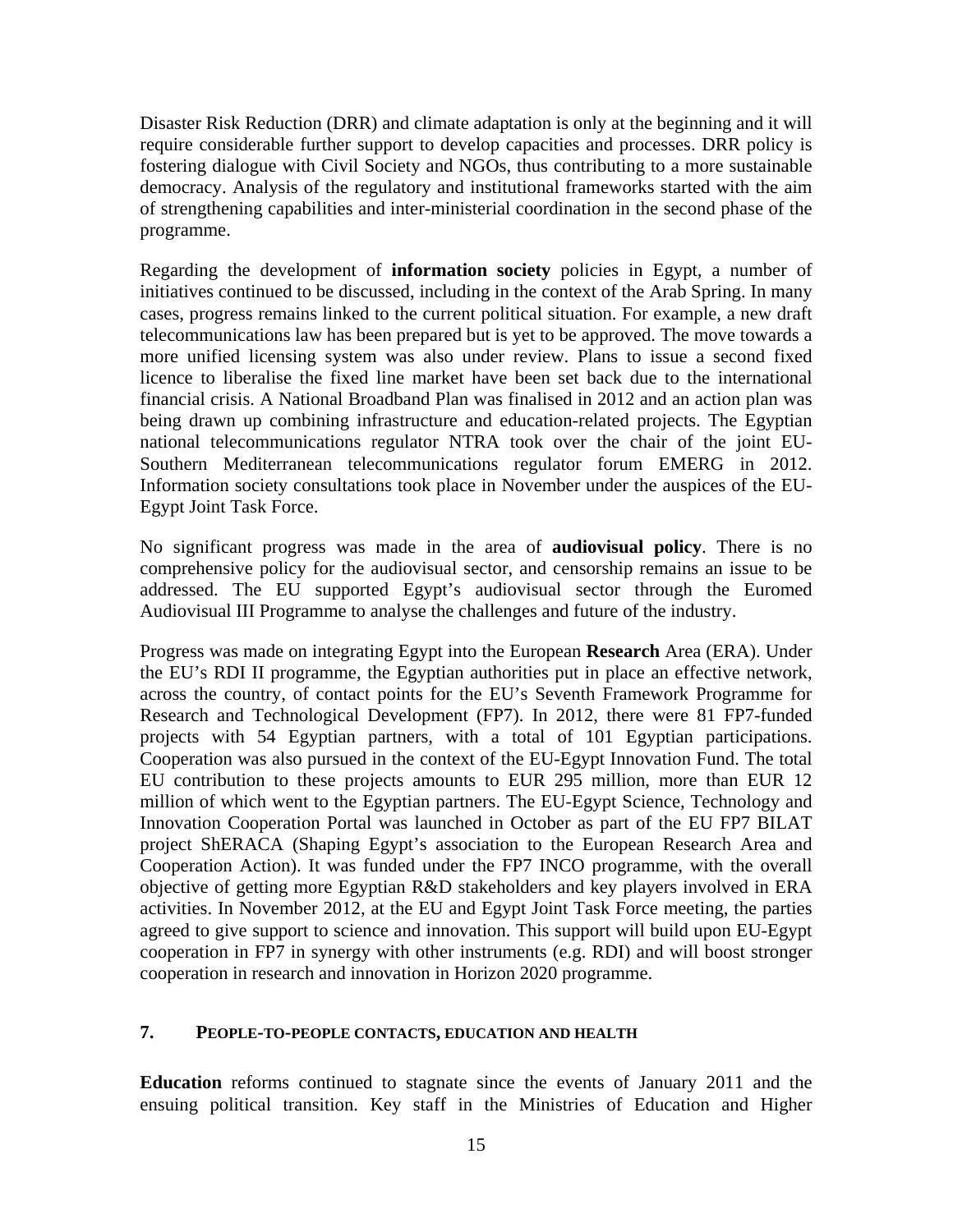Education resigned due to serious disagreement with the new political leadership. However, the new Presidency reiterated the strategic importance of education for the development and competitiveness of the country, promising more resources for next year. The new authorities said they were committed to an organisational restructuring of the sector and to increasing of academic staff salaries.

Reforms in pre-university education continued stagnating and the National Education Strategic Plan (NESP) expired in 2012. The new Minister of Education started evaluating the NESP with a view to developing a new strategy, and agreed to carry out a joint review with the OECD, the World Bank and the EU of the pre-university education sector in early 2013. Despite remarkable successes during the first two years, there were no further developments regarding the EU education budget support programme (thus putting next payments at risk). The National Authority of Accreditation and Quality Assurance of Education (NAQAAE) completed its work on quality standards and accreditation manuals for the whole education sector.

**Technical and Vocational Education and Training (**TVET) continued to be a major concern in Egypt, with poor educational outcomes, high institutional fragmentation and ineffectiveness in the allocation and use of resources. The post-revolutionary authorities declared the sector as a key priority given its links with the competitiveness of the economy and youth employment. A governmental committee was tasked with formulating a proposal on how to revive the tripartite Supreme Council for Human Resources and Development (SCHRD). The first draft also includes provisions for the potential creation of a National Employment Agency. The EU continued to provide support to the National TVET system through a EUR 50 M project decided in 2012. Furthermore, a twinning project with the Productivity and Vocational Training Department (PVTD) continued smoothly.

Egypt remained very active in the **Tempus** and **Erasmus Mundus** programmes. Bologna-oriented reforms, piloted through Tempus projects, helped raise the quality upgrade of the sector. Egypt was involved in 33 Tempus projects, representing 30% of approved projects in the Southern Mediterranean region to date. The number of selected projects rose significantly, from four to twelve, due to the increase in budget available for the ENP South countries. 98 Egyptian students were selected for **Erasmus Mundus** joint Masters or Doctoral programmes, 88 of whom were under a special regional window for the ENP South countries under the revised ENP, together with a further 150 mobility grants organised within a university consortium. Since 2007, 32 Egyptian researchers have benefited from **Marie Curie Actions**, which involved 29 organisations located in Egypt.

2012 saw a large increase in the number of young Egyptians and Egyptian youth organisations participating in the **Youth in Action** Programme. Compared to 2011, the number of young people participating in the programme rose from 142 to 273, and the number of projects rose from 50 to 74.

Access to **culture** in Egypt remained an issue, and the absence of a national–wide cultural strategy hampered the development of the sector. The Parliament Committee for